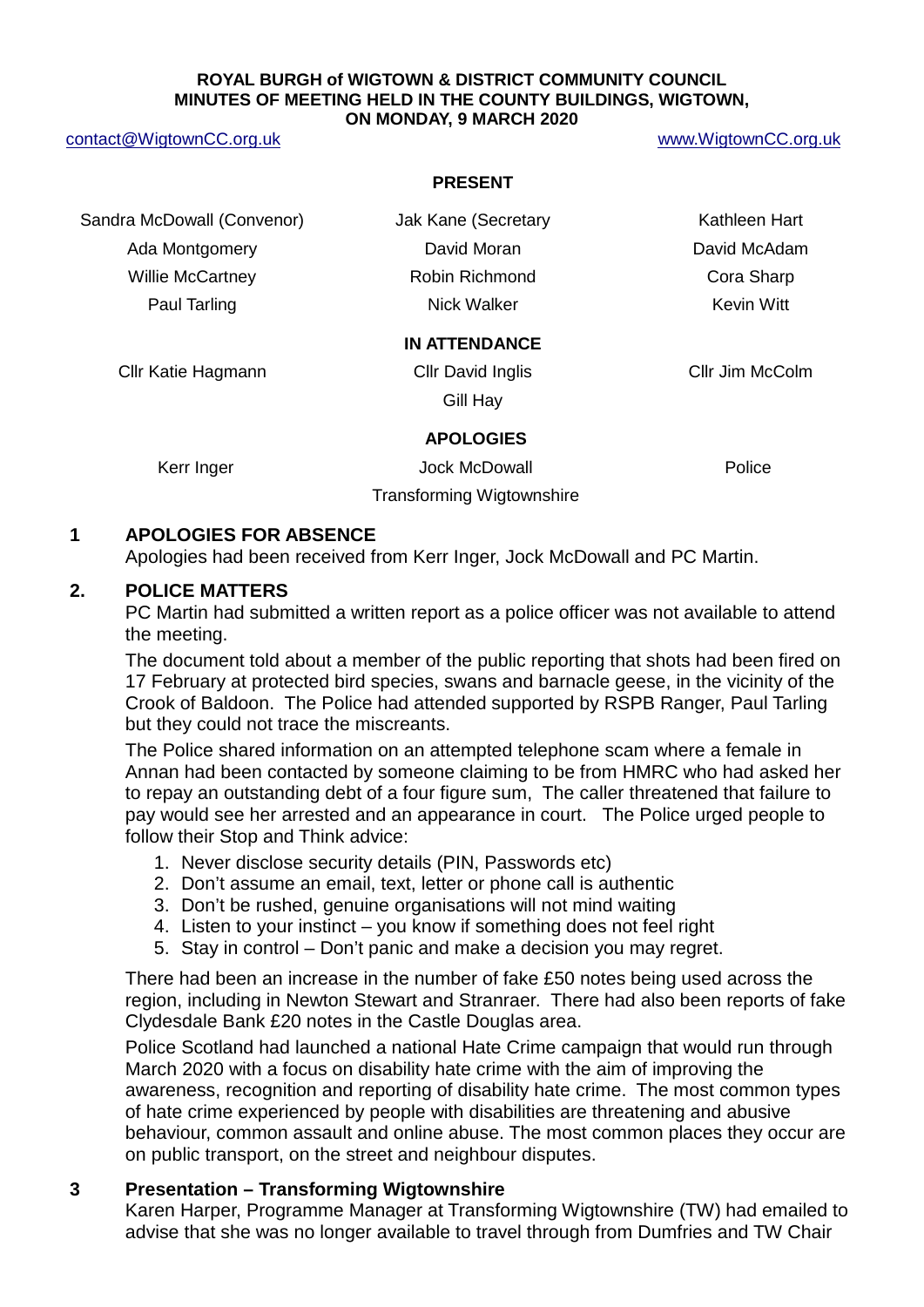John Ross was "away". It was agreed that they would be asked to attend a future CC meeting.

## **4 APPROVAL OF MINUTES OF PREVIOUS MEETING (Monday,10 February 2020)**

The minutes of the previous meeting had been circulated prior to the meeting. The minutes were approved, proposed by Paul Tarling and seconded by Ada Montgomery.

## **5 MATTERS ARISING**

# **a. Kirkinner School Zone lights**

Cllr McColm had written asking that the Council investigate the non-working of the warning lights but nothing had been done and the lights were still out.

## **b. Marine Scotland Consultation on the Sectoral Marine Plan for Offshore Wind Energy**

Jak Kane said that he had received input from Sandra McDowall, Paul Tarling and the Galloway National Park Association. He would collate a CC response along with Paul Tarling and circulate a draft before the 25 March deadline.

## **c. Community Festival – 11-17July 2020**

The dates for the Community Festival were confirmed to coincide with the Wigtown Riding of the Marches (ROM) on Sunday, 12 July. Nick Walker advised that the ROM would be issuing a press release about the event and offered to incorporate details of the Community Festival. A meeting date for the first meeting of the volunteer Working Party would be set and advertised.

## **d. VE Day 75**

It was agreed that the community should organise an event to commemorate the anniversary and the Community Festival working party would be asked to take this on.

## **e. Great British Spring Clean**

Cora Sharp confirmed that the Primary School would be organising an event for the Spring Clean. She confirmed that the school would need adult volunteers to take part and she would advise a date for the event so that it could be advertised in the March newsletter.

## **f. High Cemetery Entrance**

Karen Brownlie had arranged for a team to tidy up the area and had made plans to put down hardstanding on the site.

## **g. Paper Recycling Skip**

It had been identified that the skip missing from the Lorry Park did not belong to the Eco Animal Bedding project and the Council had been asked if they had removed the facility and if, and when, it might be replaced.

# **6 UPDATES & REPORTS**

## **a: Financial Report**

Jak Kane said that he had not prepared a full report for this month. The only income since the last meeting had been £35 from Wigtown Brownies in repayment for a Poppy wreath and the only expenditure being £33.40 paid to Machars Action for printing (including £27 for February newsletter).

# **b: Consultations WP**

There was no Consultation Report as there were no new consultations with only the aforementioned Offshore Wind Energy consultation outstanding

## **c: Planning WP.**

Nick Walker had circulated a report prior to the meeting

There were two new applications. The first was for the erection of a domestic outbuilding in the garden of 3 Agnew Terrace, Whauphill. The second was for retrospective Listed Building Consent for changes to the former Red Lion, North Main Street,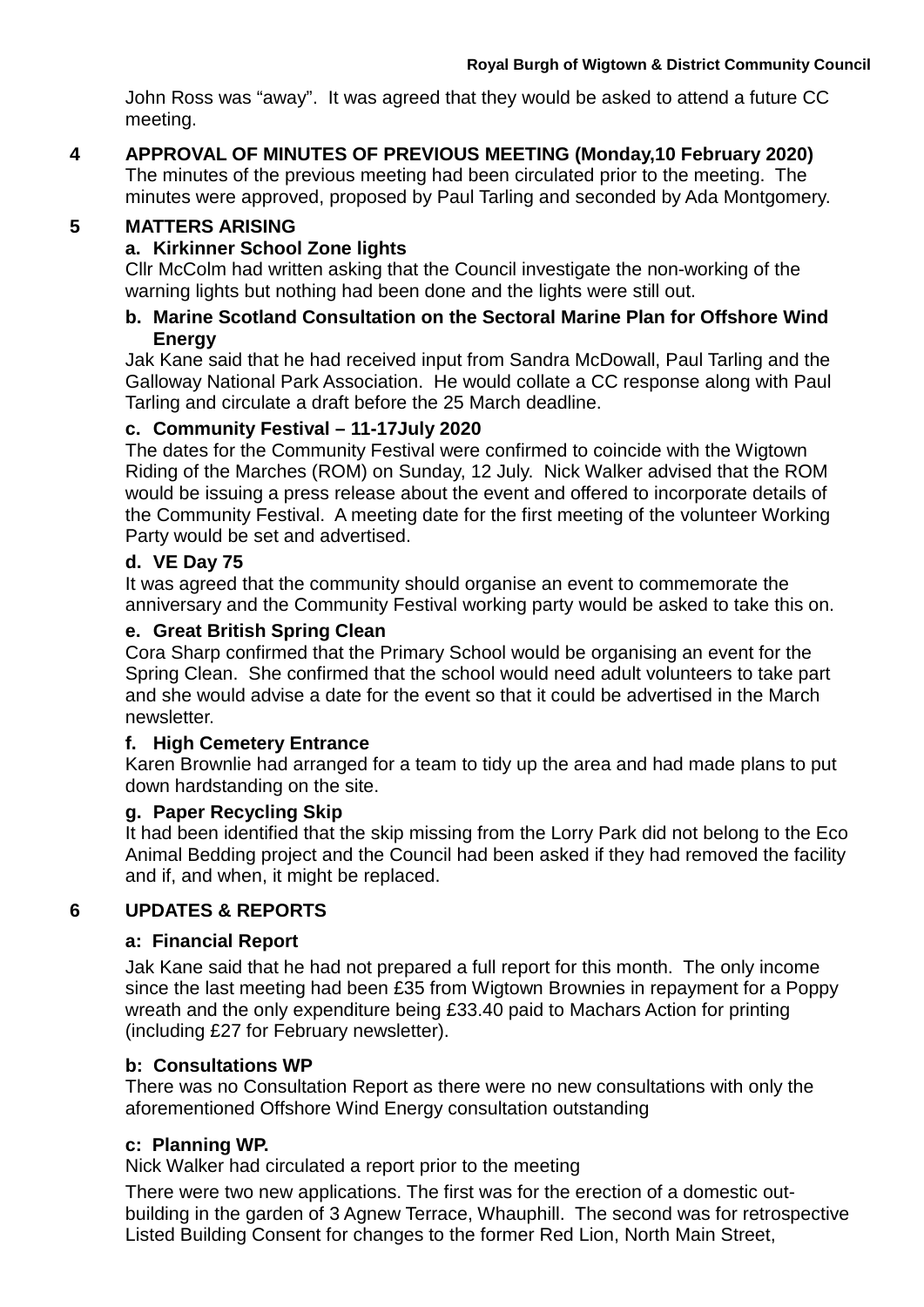including replacement Windows, an extension, internal alterations and change of use. The report recommended no submission on either application.

Cllrs Hagmann, Inglis and McColm did not participate in the discussion of the Planning issues.

#### **d: Town Square Development Update**

Sandra McDowall said that progress was being made. David Jones, SPEN had provided a copy of the plan showing its undergrounding project which will go ahead as soon as the funding is in place. It was now proposed that the lighting project be split into two phases: cabling for Christmas lighting and then specialist stage-type lighting to project colour, messages and art work on to surrounding buildings and pavements around the Square. The possibility of securing funding to instal electric car charging points as part of the development scheme would be investigated.

## **7 CORRESPONDENCE, ETC**

- *a. Cllr Jackie McCamon* Cllr McCamon had sent a letter of introduction asking for meeting dates, agendas and minutes.
- *b. Battle of Britain 80th Anniversary*  Commanding Officer of RAF Spadeadam, Cumbria had written asking communities to mark the Anniversary in some way. It was agreed that the CC would arrange for flags to be flown during the 2020 Battle of Britain week of 7- 13 September.
- **c.** *A Smart approach to Tackling Fuel Poverty*  DGC & Smart Energy GB were holding a round table discussion on a smart approach to tackling Fuel poverty through the use of smart meters and technology. Robin Richmond said that he would attend.
- d. Whithorn Trust The Trust had been advertising for new Trustees with a closing date of 6 March 2020.
- *e. Participatory Budgeting Phase3* The Public voting event had been held in Newton Stewart on 7 March but online voting would be available until 4 April. There were 14 projects vying for a share of Wigtownshire's £50,500 and each person could cast three votes.
- **f.** *Wigtown Bay LNR*  There had been two candidates for Chair of Advisory Management Committee and the successful candidate had been Martin Armstrong from Creetown – CC Vice Chair and local landowner looking to establish wetland and woodland just outside the LNR. Anna Johnson, DGC had arranged a Committee meeting on 25 March in the County Buildings.
- **g.** *Association of Wigtown Booksellers*  AWB had written to the CC asking for it to nominate a suitable spot for them to plant a hazel tree in Wigtown in memory of Richard Booth who established Hay on Wye as the first ever Book Town. It was agreed that the issue should be passed to Wigtown in Bloom but AWB would be asked not to connect Richard Booth with the establishment of Wigtown as a Book Town.
- *h. Community Empowerment Workshop* Third Sector Dumfries & Galloway was holding a Free workshop on Wednesday 25 March 2020 in Stranraer focussed on Community Empowerment: Participation requests; Asset transfer requests and community right to buy; and community planning partnerships.
- **i.** *Glass Recycling Points* New glass recycling points were to be introduced after kerbside collection of glass was withdrawn and DGC was asking for suggestions for siting skips in Wigtown and Kirkinner. It was agreed that the Lorry Park be confirmed as the preferred location for Wigtown. The Council was suggesting that